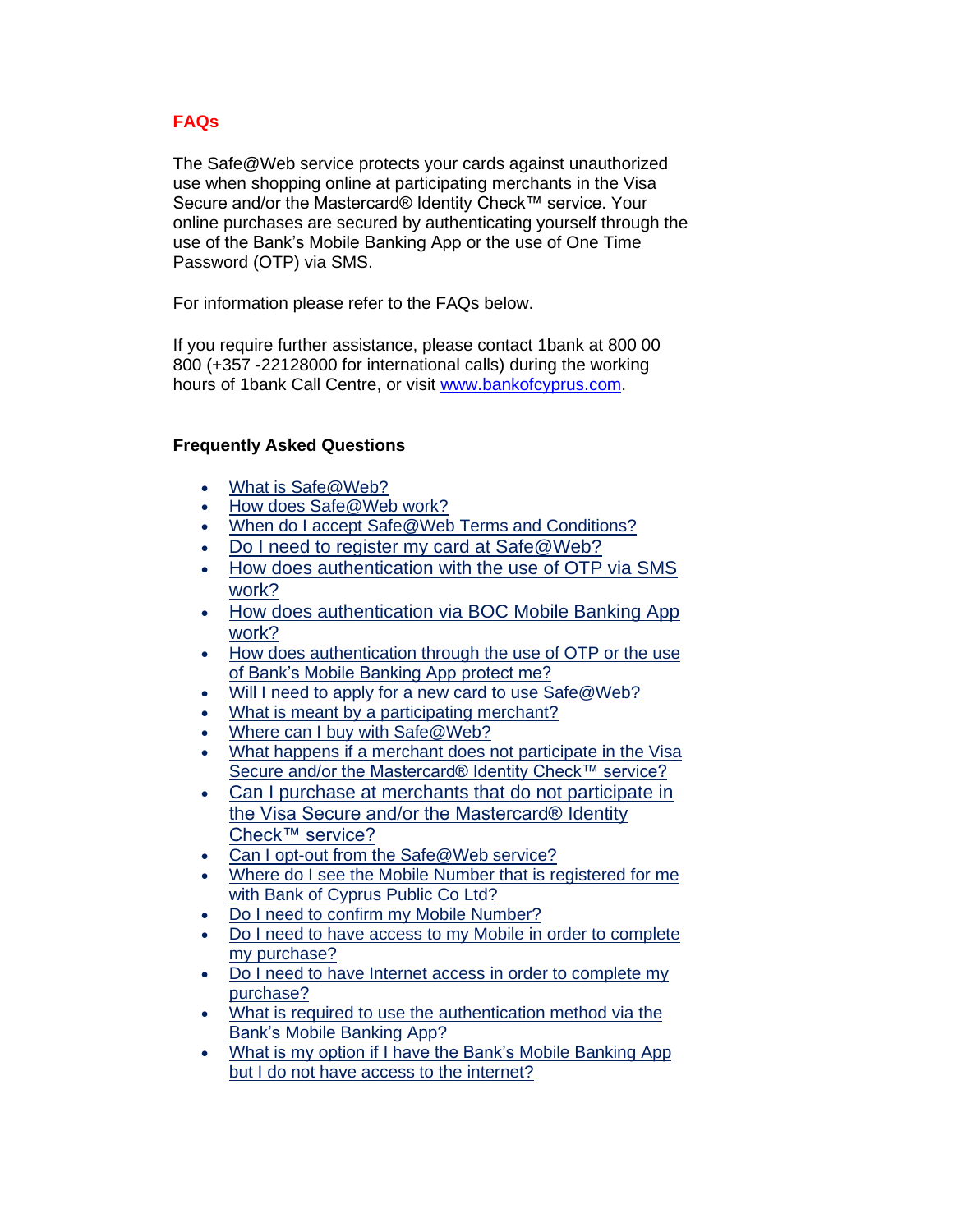- Why am I not requested to authenticate myself with the use of OTP or with the use of the Bank's Mobile Banking App?
- Why is the transaction declined before authenticating myself with the use of OTP or with the use of the Bank's Mobile Banking App?
- What do I do if the Mobile Number is incorrect?
- What do I do if I do not receive the SMS that contains the OTP?
- Does the OTP expire?
- What do I do if the OTP has expired?
- How many times can I use the "Resend SMS OTP (Code)" option?
- What do I do if I enter a wrong OTP?
- What do I do if I have exceeded the maximum number of times for entering a wrong OTP?
- What do I do if I do not receive a Push Notification on my Mobile Banking App?
- What will happen if authentication is failed when using my Bank's Mobile Banking App?
- Shall I verify the transaction details during the authentication process?
- What if I do not agree with the transaction details presented during the authentication process?

# **What is Safe@Web?**

Safe@Web is the service offered by the Bank of Cyprus Public Company Ltd which adds security to the online purchases made by you, by authenticating your identity at the time of a purchase via the 3D Secure technology platform. The 3D Secure technology platform has been developed by Visa and Mastercard and is called (a) Visa Secure and (b) Mastercard® Identity Check™ service. The Safe@Web service applies to online purchases made from merchants participating in the Visa Secure and/or Mastercard® Identity Check™ services and the authentication methods to be used are via the Bank's Mobile Banking App or One Time Password (OTP) via SMS.

# **How does Safe@Web work?**

When you purchase online, after entering your card number, expiry date and CVV2 (The **CVV Number** ("**C**ard **V**erification **V**alue") on your card is a 3 digit number on VISA and Mastercard branded cards and is found on the back of the card), a Safe@Web screen will appear where you will be asked to authenticate yourself. Two authentication methods are possible:

> a) **Authentication via BOC Mobile Banking App**: If -the method is Authentication via BOC Mobile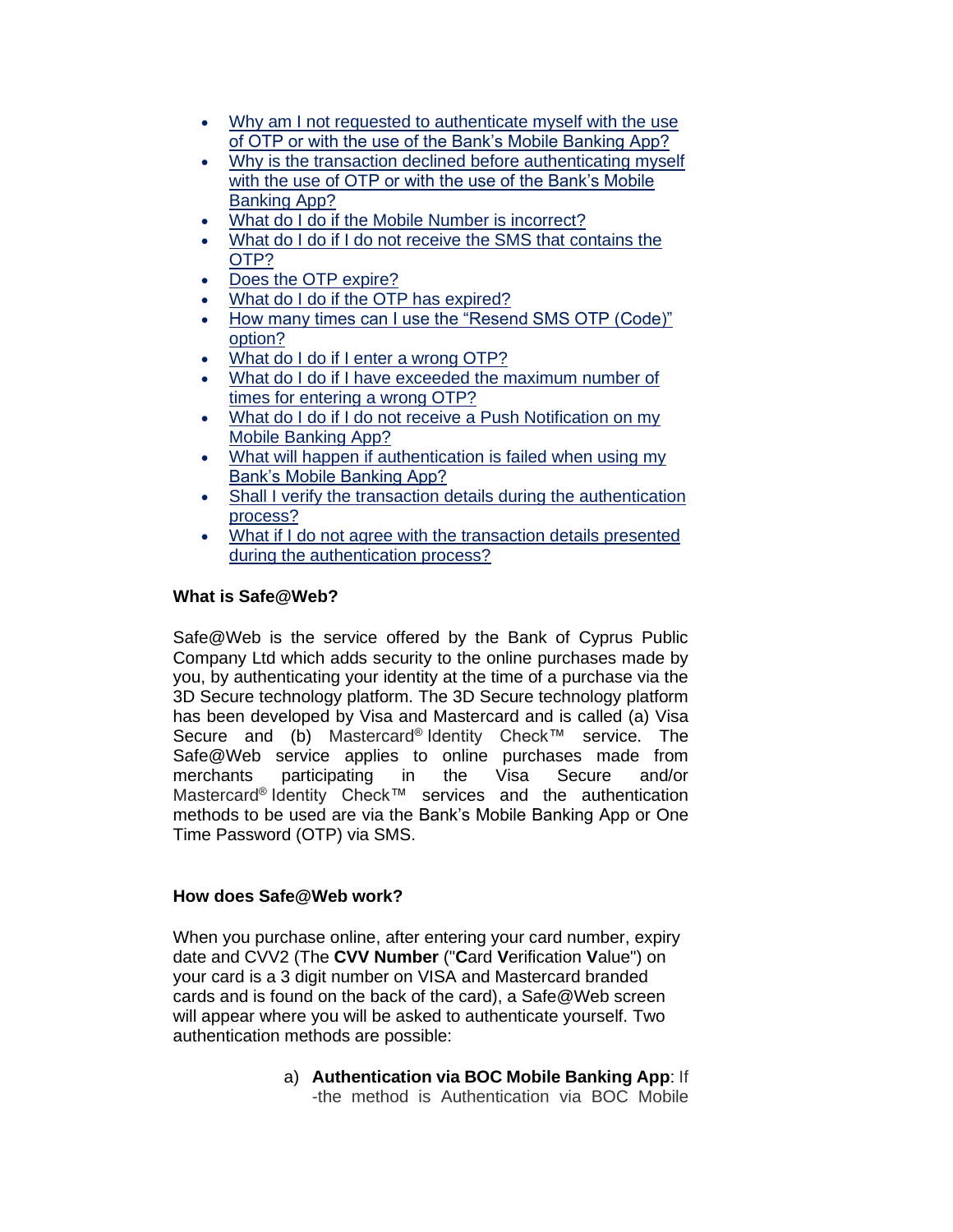Banking App, you will receive a push notification on your registered Mobile Number. You will be required to authenticate yourself through the Bank's Mobile Banking App.

**b) OTP via SMS:** If the method is OTP via SMS, an OTP is generated by the Safe@Web system and sent to your registered Mobile Number. You will be required to enter the received OTP in the designated box on the Safe@Web screen.

For cardholders that are registered with 1Bank and have the Bank's Mobile Banking App, the 'Authentication via BOC Mobile Banking App' will be displayed on the Safe@Web screen to select. For cardholders that are not registered with 1Bank and do not have the Bank's Mobile Banking App the OTP via SMS authentication method will be displayed.

Details of the 2 methods are described in separate paragraphs below. By selecting the option and clicking the button "Continue" you agree that you have read, understood and accepted the Safe@Web service Terms & Conditions.

#### **When do I accept Safe@Web Terms and Conditions?**

By using the Safe@Web service, it means that you agree to the Safe@Web Terms & Conditions. It is not required to accept the Safe@Web Terms before making a Transaction under the Safe@Web service. By selecting the authentication method and clicking the button "Continue" you agree that you have read, understood and accepted the Safe@Web Terms & Conditions.

#### **Do I need to register my card at Safe@Web?**

All Cards issued by the Bank are automatically enrolled and participate in the Safe@Web service. It is not a requirement to register for the service prior to using the Card online.

#### **How does authentication with the use of OTP via SMS work?**

If the authentication method is OTP via SMS, then an OTP will be sent to the Mobile Number that you have reported and is registered to the Bank's system. Use this OTP in a designated field in the next page on the Safe@Web screen, that will automatically appear, in order to complete your transaction. This page will also display the transaction details so that you are sure that you are authenticating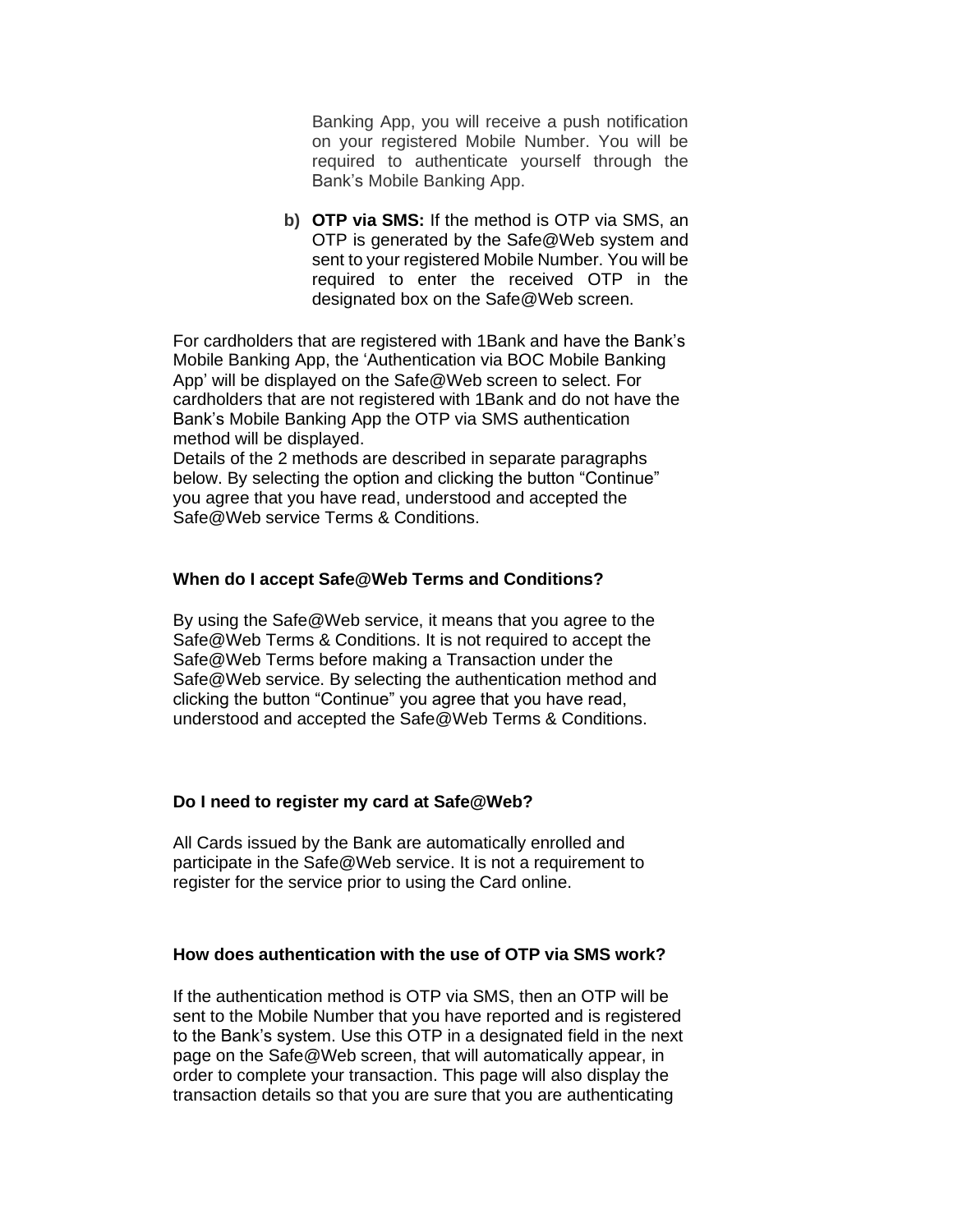yourself for the correct transaction. Authentication is confirmed on correct entry of the OTP. If authentication is confirmed, the transaction is forwarded to the Bank for authorization. Please check that the displayed Mobile Number on the Safe@Web screen is correct before you click on the button "Continue". If the Mobile Number is incorrect or you wish to register a different Mobile Number, please cancel the transaction and contact 1bank Call Centre at 800 00 800 (+357 -22128000 for international calls) during the working hours of 1bank Call Centre. Please also make sure that your mobile functions properly, your mobile settings are correctly configured as to receive the SMS and that no unauthorized persons have access to it.

#### **How does authentication via BOC Mobile Banking App work?**

If you are a registered 1Bank subscriber and a user of the Bank's Mobile Banking App then you need to enable the 'Activation of Notifications' option in Security & Digipass settings of the Bank's Mobile App, in order to activate this authentication method.

If the selected authentication method is via Bank's Mobile Banking App, then you will receive a push notification on your Mobile phone or other communication device that has the Bank's Mobile app installed. You will be required to authenticate yourself through the Bank's Mobile Banking App. Transaction details will then be presented in the Mobile Banking App in order to review them. If authentication is confirmed and you accept the transaction details in the Mobile Banking App, the transaction is forwarded to the Bank for authorization. Please make sure that your mobile functions properly, your mobile settings are correctly configured as to receive Push Notifications, you have an active internet connection and that no unauthorized persons have access to it.

### **How does authentication through the use of OTP or the use of Bank's Mobile Banking App protect me?**

Since your card is protected by authenticating yourself through the use of a One Time Password or the use of the Bank's Mobile Banking App, only you can use your card online at Safe@Web participating merchants.

#### **Will I need to apply for a new card to use Safe@Web?**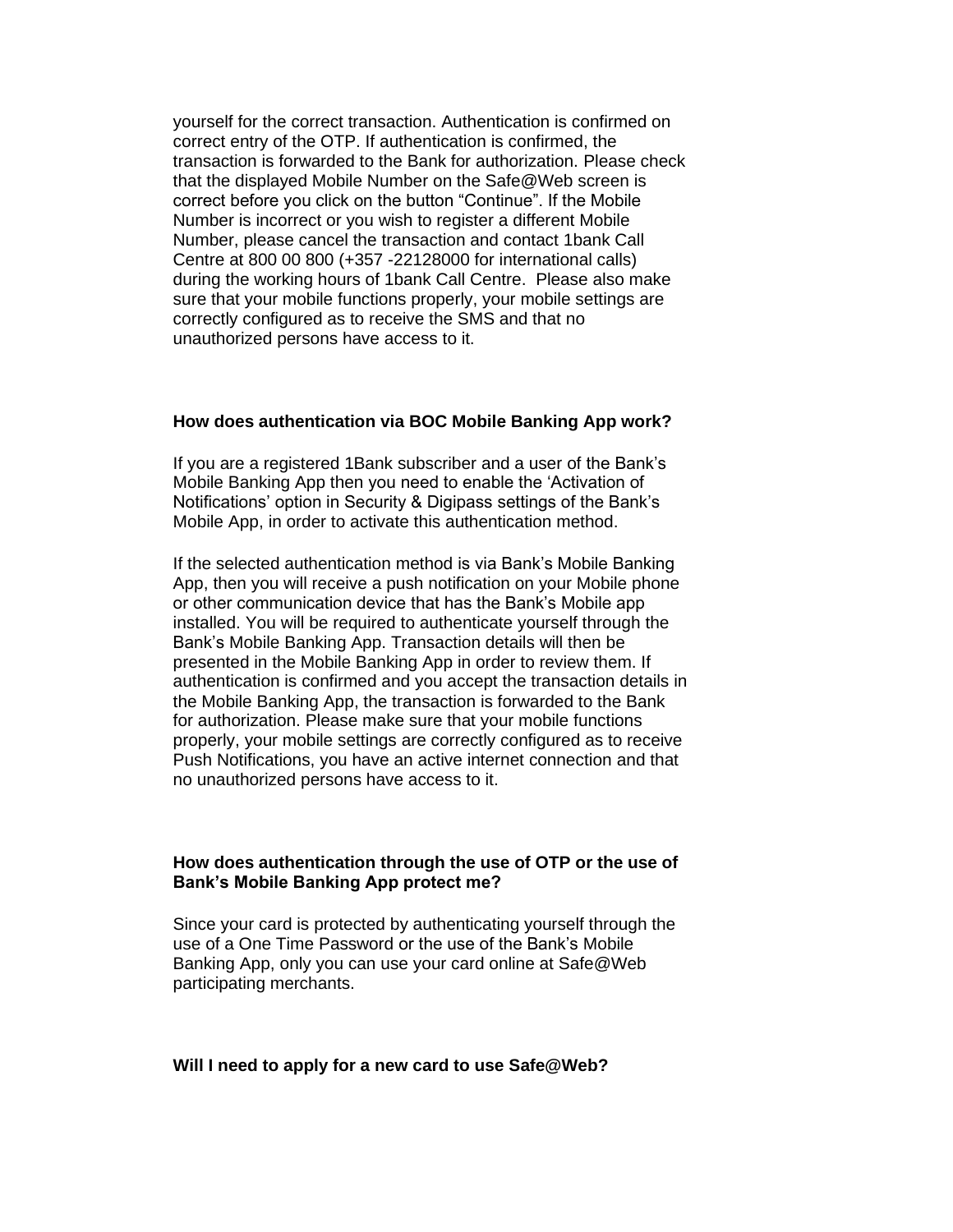No. You will be able to use any of your existing Bank of Cyprus Public Co Ltd cards. This is a service that is offered to all Bank of Cyprus Public Co Ltd cards.

#### **What is meant by a participating merchant?**

A participating merchant is a merchant participating in the Visa Secure and/or the Mastercard® Identity Check™ service. Participating Merchants will show the Visa Secure and/or Mastercard® Identity Check™ logo.

## **Where can I buy with Safe@Web?**

You can identify participating merchants by looking for the Visa Secure and Mastercard® Identity Check™ logo at the merchant's website.

## **What happens if a merchant does not participate in the Visa Secure and/or the Mastercard® Identity Check™ service?**

Your card will continue to work without the use of Safe@Web service.

## **Can I purchase at merchants that do not participate in the Visa Secure and/or the Mastercard® Identity Check™ service?**

Yes. However, you will not be able to use Safe@Web service. To complete the purchase at such merchants, simply follow the regular checkout process.

## **Can I opt-out from the Safe@Web service?**

No, you cannot. All online transactions made by the Bank of Cyprus Public Company Ltd cards at merchants that participate in the Visa Secure and Mastercard® Identity Check™ service require the authentication with the use of Safe@Web. You may still make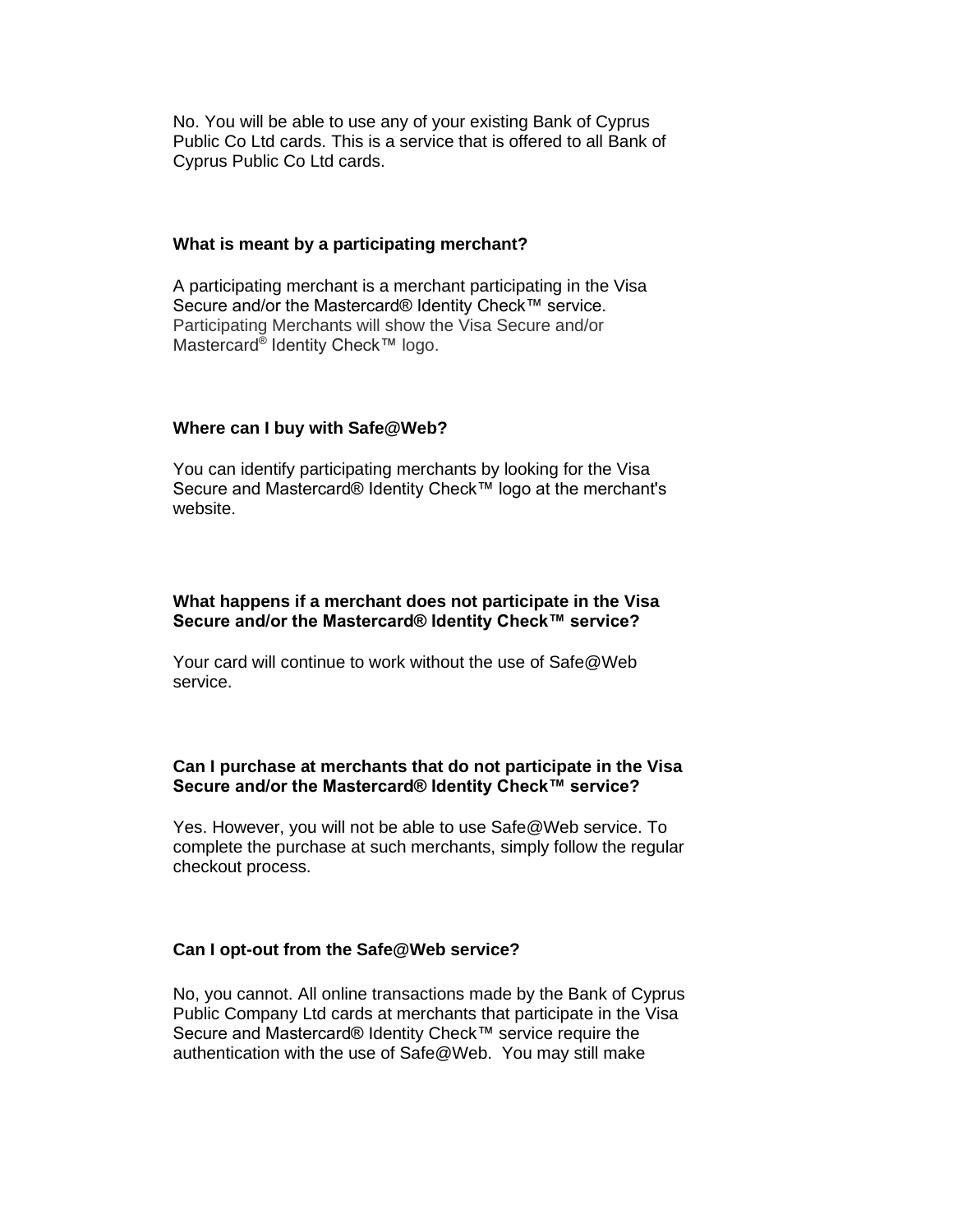online purchases from merchants that do not participate in the Visa Secure and Mastercard® Identity Check™ service.

#### **Where do I see the Mobile Number that is registered for me with Bank of Cyprus Public Co Ltd?**

When you purchase online, after entering your card number, expiry date and CVV2, (The **CVV Number** ("**C**ard **V**erification **V**alue") on your card is a 3 digit number on VISA and Mastercard branded cards and is found on the back of the card), If the authentication method is 'OTP via SMS', a Safe@Web screen will appear which will show details of the Mobile Number that is registered for you with the Bank of Cyprus Public Co Ltd. Please note that the 4 last digits of the Mobile Number will be shown while the rest will be masked.

## **Do I need to confirm my Mobile Number?**

If the authentication method is 'OTP via SMS', what you need to do is to ensure that the masked Mobile Number displayed, matches your Mobile Number that is registered with Bank of Cyprus Public Co Ltd. If the Mobile Number is incorrect or you wish to register a different Mobile Number, please first cancel the transaction. Then, you can contact your responsible branch. For more information please call 1bank at 800 00 800 (+357-2128000 for international calls) during the working hours of 1bank Call Centre.

## **Do I need to have access to my Mobile in order to complete my purchase?**

If the authentication method is 'OTP via SMS', you need to have access to your Mobile device that is registered with the Bank. If the authentication method is 'Authentication via BOC Mobile Banking App', you need to have access to your registered Mobile device and/or other communication device for which you have downloaded the Bank of Cyprus Mobile Banking App and have internet access.

## **Do I need to have Internet access in order to complete my purchase?**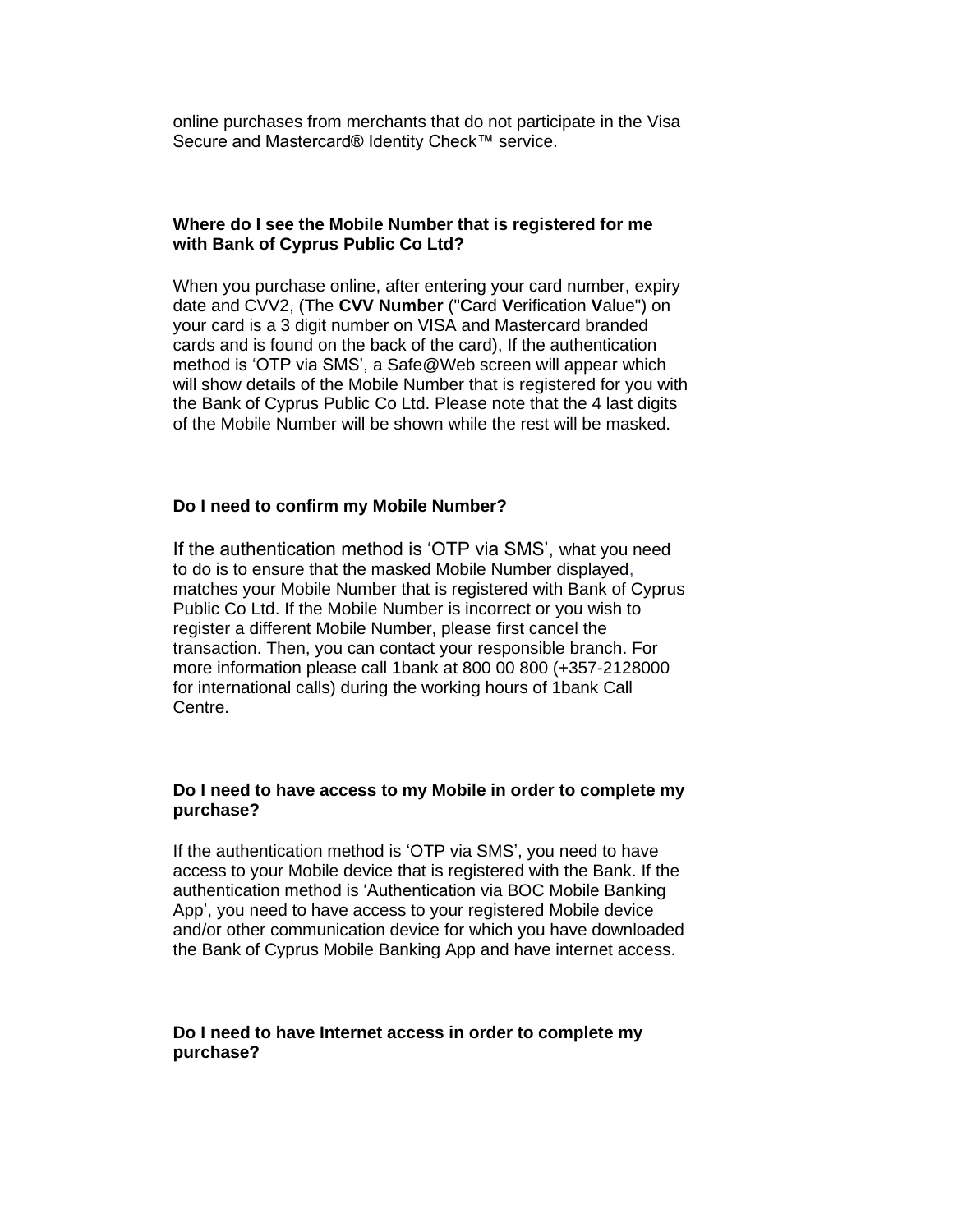If the authentication method is the 'OTP via SMS', no internet access is required. If the authentication method is 'Authentication via BOC Mobile Banking App', you will need to have internet access to complete the purchase.

#### **What is required to use the authentication method via the Bank's Mobile Banking App?**

You will need to download the Bank's Mobile Banking App, enable the 'Activation of Notifications' in the Security and Digipass settings on the app, and have push notifications active on your device. For more information regarding the Mobile Banking App you will find at Bank's website www.bankofcyprus.com.cy.

## **What is my option if I have the Bank's Mobile Banking App but I do not have access to the internet?**

If you do not have access to the internet, you can still proceed with the authentication process. When the Safe@Web screen will appear you select the 'Authentication via BOC Mobile Banking App' option. Following selection, if there is no internet, the Safe@Web service will present the screen to authenticate via the use of SMS OTP.

# **[Why am I not requested to a](https://3ds.jccsecure.com/vpas/JCC_BOC_Visa/enroll/faq.jsp?bankid=6&locale=en_US&auth_token=652263856&form_id=-1393997131#_Why_I_am)uthenticate myself with the use of OTP or with the use of the Bank's Mobile Banking App?**

At merchants that do not participate in the Visa Secure and/or the Mastercard® Identity Check™ service, you will not be required to authenticate yourself. Sometimes, even at merchants that participate in the Visa Secure and/or the Mastercard® Identity Check™ service, for a small percentage of transactions, that might be considered low risk transactions, you may not be asked to authenticate yourself and the transactions may be forwarded for authorization directly.

**Why is the [transaction declined before a](https://3ds.jccsecure.com/vpas/JCC_BOC_Visa/enroll/faq.jsp?bankid=6&locale=en_US&auth_token=652263856&form_id=-1393997131#_Why_I_am)uthenticating myself with the use of OTP or with the use of the Bank's Mobile Banking App?**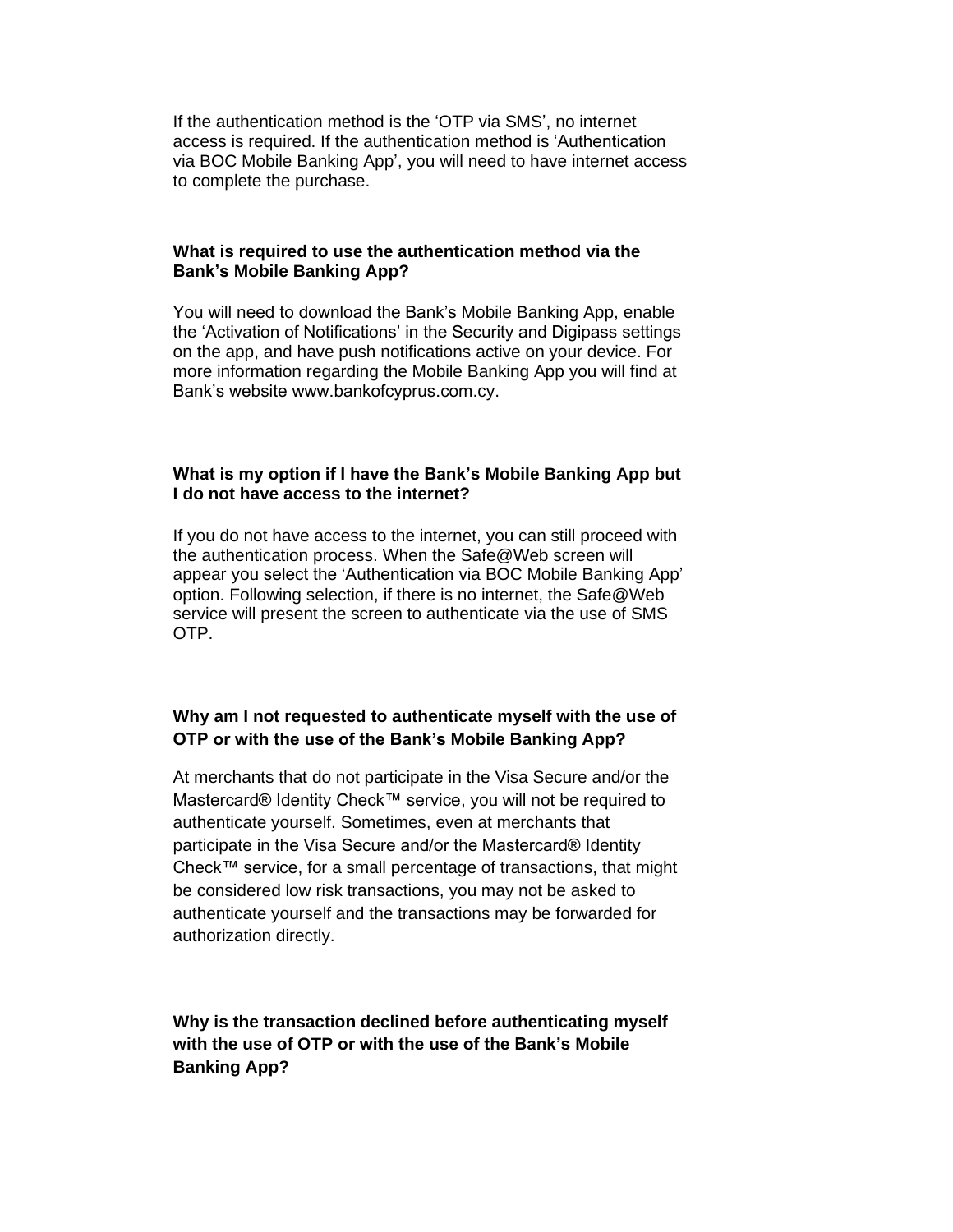For a small percentage of transactions, the transaction may be declined even before authenticating yourself, for security and prevention purposes. Should this occur it does not necessarily mean that any subsequent authentication requests you make will be declined as well. You may contact 1bank Call Centre at 800 00 800 (+357-22128000 for international calls) during the working hours of 1bank Call Centre, for more information.

## **What do I do if the Mobile Number is incorrect?**

If the authentication method is 'OTP via SMS', in case the Mobile Number is incorrect or you wish to register a different Mobile Number, please first cancel the transaction and can contact your responsible branch. For more information please call 1bank at 800 00 800 (+357 -2128000 for international calls) during the working hours of 1bank Call Centre.

## **What do I do if I do not receive the SMS that contains the OTP?**

If the authentication method is 'OTP via SMS', if you have not received the SMS that contains the OTP and you are sure that the masked displayed Mobile Number is correct, then maybe this is due to a system error or due to a delay from the telecommunications side while sending the SMS to your Mobile Number or due to a dysfunction of your Mobile. Please click on "Resend SMS OTP (Code)" to try again. If the problem persists and you are certain that your Mobile is functioning properly and your Mobile SMS settings are correctly configured, please cancel the transaction and contact 1bank Call Centre at 800 00 800 (+357 -2128000 for international calls) during the working hours of 1bank Call Centre.

#### **Does the OTP expire?**

Yes. The OTP has a temporary validity time period after which it expires and cannot be used. In that case, please select the 'Resend SMS OTP (Code)', to receive a new OTP.

#### **What do I do if the OTP has expired?**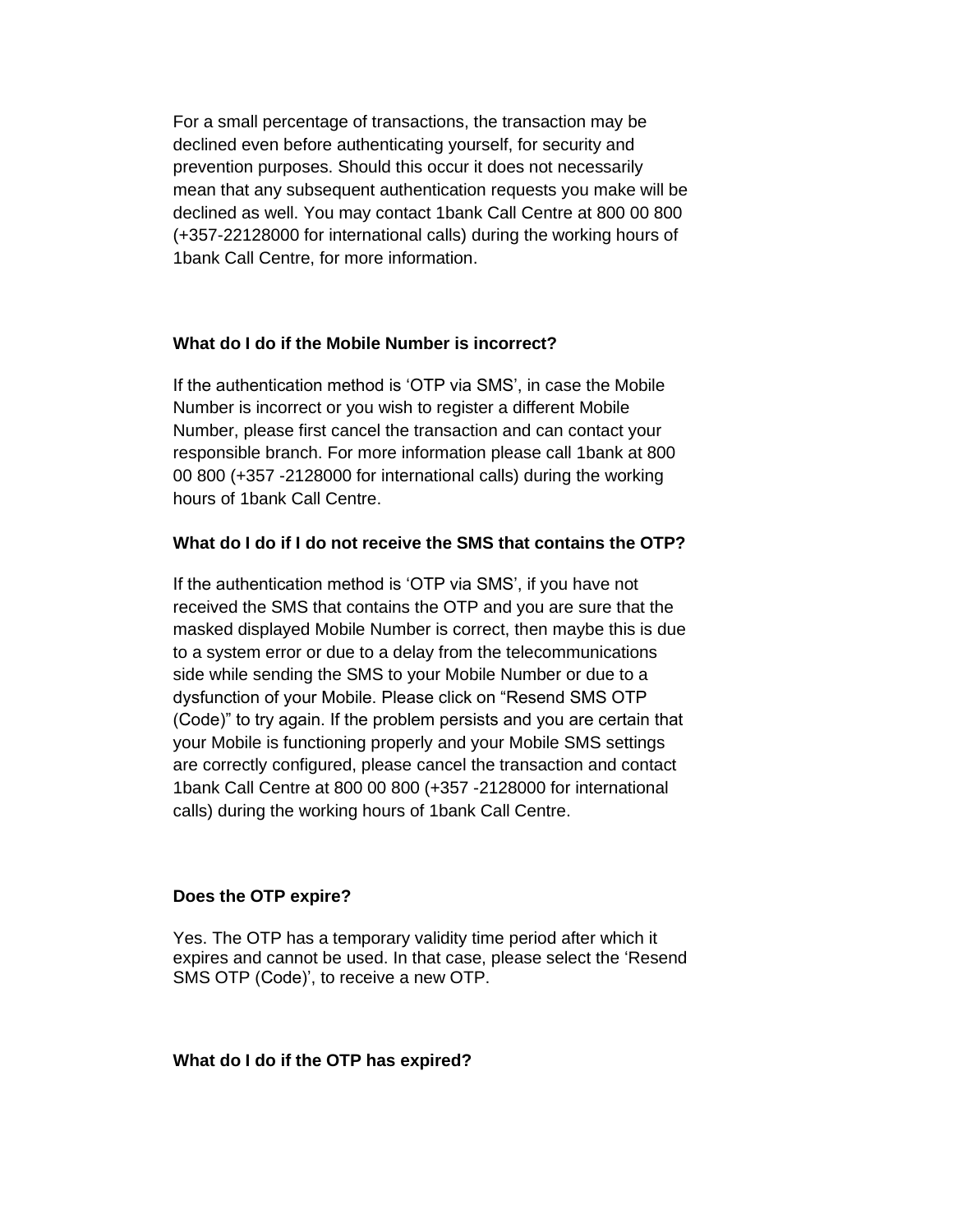If the OTP sent to your Mobile Number has expired, please click on "Resend SMS OTP (Code)" for a new OTP.

## **How many times can I use the "Resend SMS OTP (Code)" option?**

You can use the "Resend SMS OTP (Code)" option up to a maximum of three times.

#### **What do I do if I enter a wrong OTP?**

If a wrong OTP is entered, you will get a message on the Safe@Web screen that will inform you accordingly. The message will ask you to try again using the OTP that has been sent to your Mobile Number.

## **What do I do if I have exceeded the maximum number of times for entering a wrong OTP?**

If you exceed the maximum number of entering a wrong OTP, then as a result your card cannot be used to complete this purchase or any other purchase at Safe@Web participating merchants. Click "Close" to return to the merchant site so you can enter another form of payment. In order to enable your card for Safe@Web, please contact 1bank Call Centre at 800 00 800 (+357 -2128000 for international calls) during the working hours of 1bank Call Centre.

## **What do I do if I do not receive a Push Notification on my Mobile Device?**

If you do not receive a Push Notification on your Mobile Banking App, then maybe this could be either due to incorrect settings on your Mobile Device, or due to a system error. In that case, please sign-in to the BOC Mobile Banking app to be presented with the transaction details screen. You will need to review the transaction details and accept the transaction if in agreement.